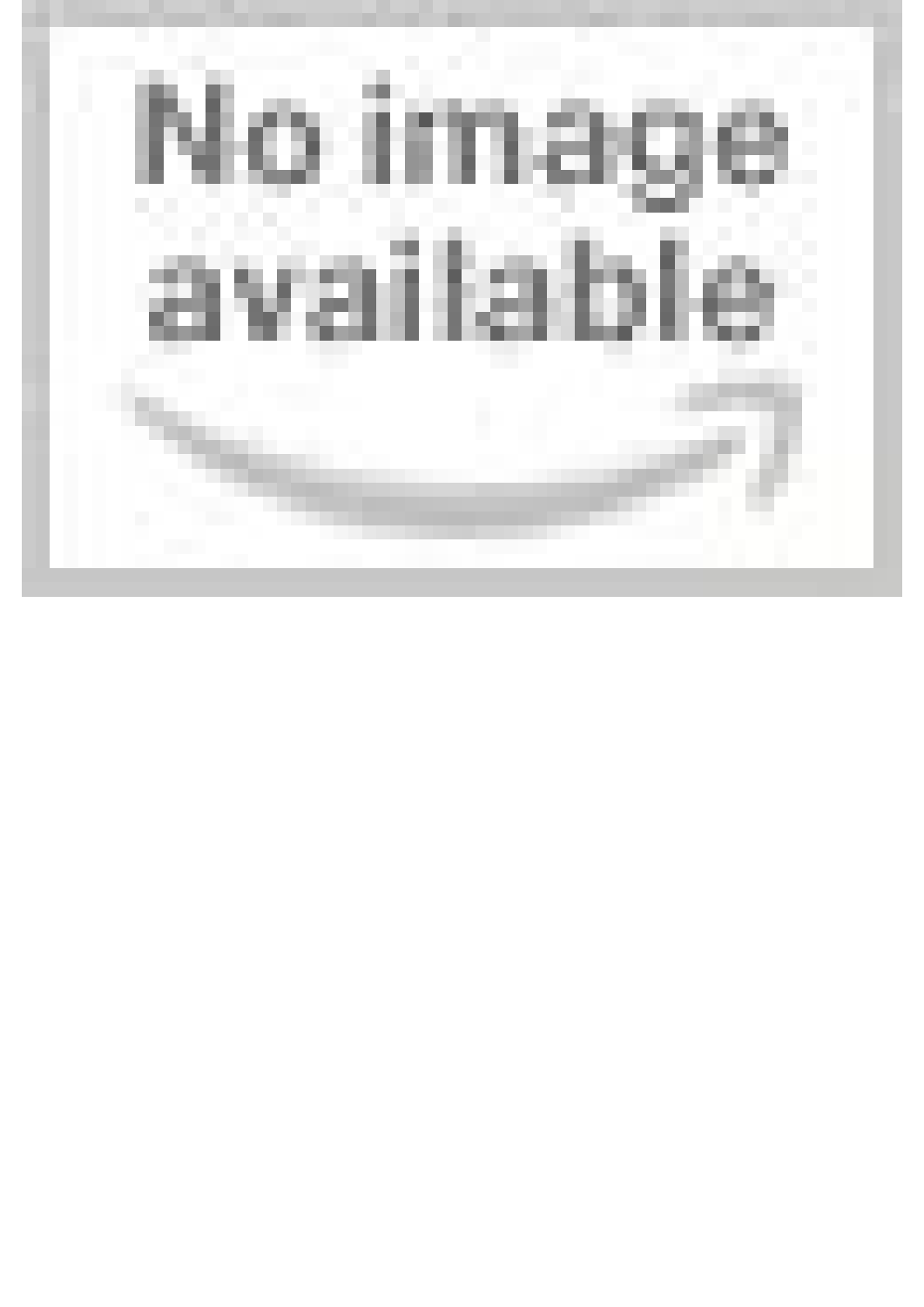**Perry Xiao**

**Practical Java Programming for Iot, AI, and Blockchain**

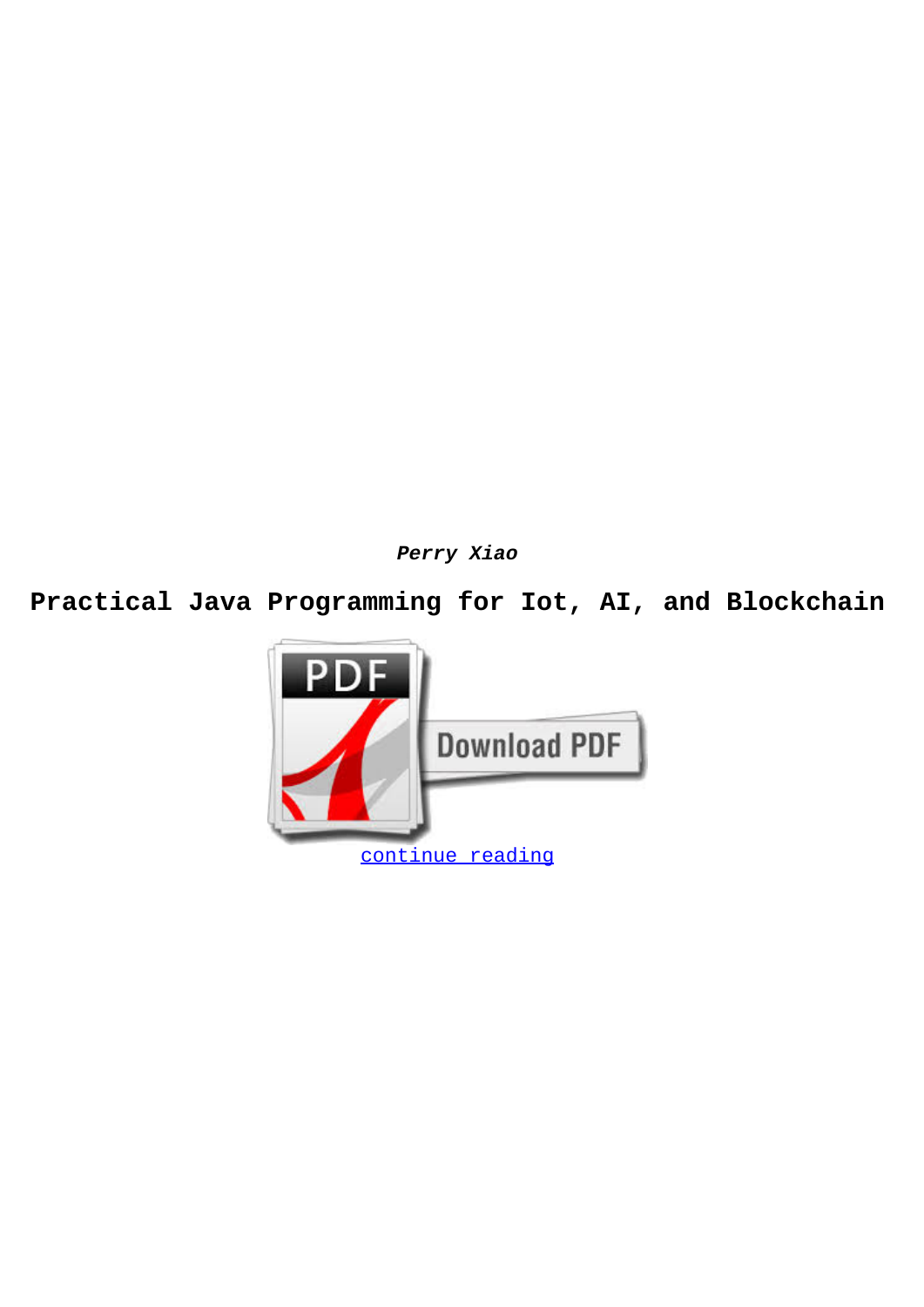We are living in an era of digital revolution. Coming, many emerging digital technologies are being created at a breath-taking swiftness. Blockchain may be the technology used to power Bitcoin and identical cryptocurrencies. This is going to fundamentally change how we live, how we work, and how exactly we socialize. Java, as a modern high-level programming language, is an excellent device for assisting us to understand these digital technologies, as well concerning develop digital applications, such as IoT, AI, Cyber Security, Blockchain and even more.We will also explore how exactly to encrypt your data using Java with types of public and private data keys, encryption, and digital signatures.Practical Java Programming will provide you with a brief overview so you can get to started with Java Programming and can dive into how you can use that knowledge and apply it to some of the largest trending applications today.Finally, we will look at how Java is growing Blockchain technologies and how you too can implement Java with regards to smart contracts and digital currencies.Practical Java Programming will show users how Java may be used in trending tech applications such as IoT (Internet of Things), AI (Artificial Intelligence), Cybersecurity, and Blockchain. Readers will dsicover firsthand how Java may be used for connected home devices, health care, and the cloud. AI is one of the most popular topics around presently. Get a firsthand launch to Java AI Libraries, and adhere to along with practical Java Deep Learning and Neural Network illustrations. This book uses Java as a tool to help visitors to learn these new digital technologies and to be better ready for the future adjustments.s connected environment. Cybersecurity is definitely on the forefront of the digital revolution and protecting your data from hackers is vital in today' Visitors will learn how to program Java to interact with os's, networking, and cellular applications, by pursuing a series of illustrations located within the reserve. Whether we like it or not really, whether we are prepared or not, digital technology are likely to penetrate increasingly more, deeper and deeper, into every part of our lives.